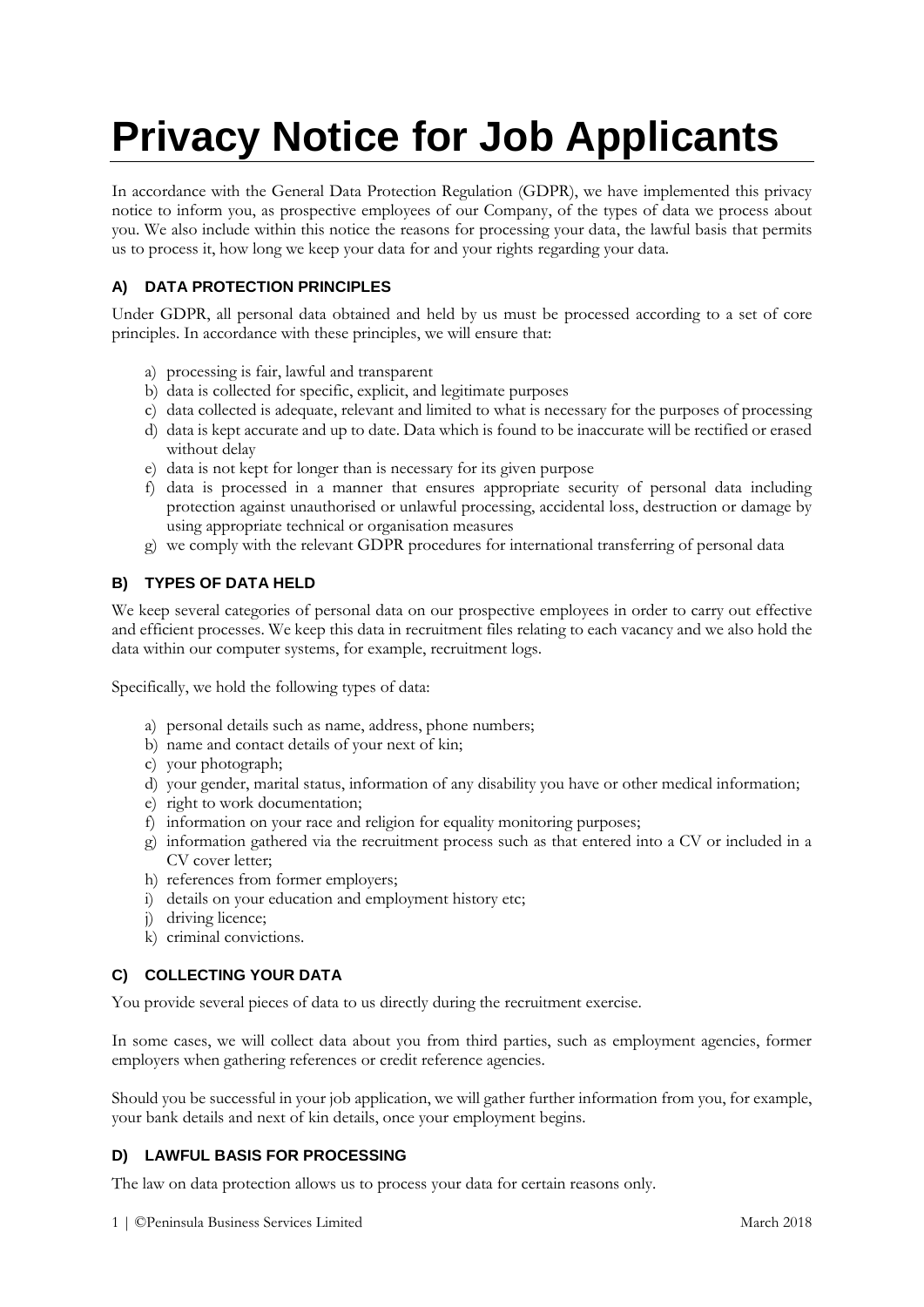The information below categorises the types of data processing we undertake and the lawful basis we rely on.

| Activity requiring your data                     | Lawful basis             |
|--------------------------------------------------|--------------------------|
| Carrying out checks in relation to your right to | Legal obligation         |
| work in the UK                                   |                          |
| Making reasonable adjustments for disabled       | Legal obligation         |
| employees                                        |                          |
| Making recruitment decisions in relation to both | Our legitimate interests |
| initial and subsequent employment e.g. promotion |                          |
| Making decisions about salary and other benefits | Our legitimate interests |
| Making decisions about contractual benefits to   | Our legitimate interests |
| provide to you                                   |                          |
| Assessing training needs                         | Our legitimate interests |
| Dealing with legal claims made against us        | Our legitimate interests |
| Preventing fraud                                 | Our legitimate interests |

## **E) SPECIAL CATEGORIES OF DATA**

Special categories of data are data relating to your:

- a) health
- b) sex life
- c) sexual orientation
- d) race
- e) ethnic origin
- f) political opinion
- g) religion
- h) trade union membership
- i) genetic and biometric data.

We carry out processing activities using special category data:

- a) for the purposes of equal opportunities monitoring
- b) to determine reasonable adjustments

Most commonly, we will process special categories of data when the following applies:

- a) you have given explicit consent to the processing
- b) we must process the data in order to carry out our legal obligations
- c) we must process data for reasons of substantial public interest
- d) you have already made the data public.

# **F) FAILURE TO PROVIDE DATA**

Your failure to provide us with data may mean that we are unable to fulfil our requirements for entering into a contract of employment with you. This could include being unable to offer you employment, or administer contractual benefits.

## **G) CRIMINAL CONVICTION DATA**

We will only collect criminal conviction data where it is appropriate given the nature of your role and where the law permits us. This data will usually be collected at the recruitment stage, however, may also be collected during your employment. We use criminal conviction data to determine your suitability, or your continued suitability for the role. We rely on the lawful basis of (see above) to process this data.

# **H) WHO WE SHARE YOUR DATA WITH**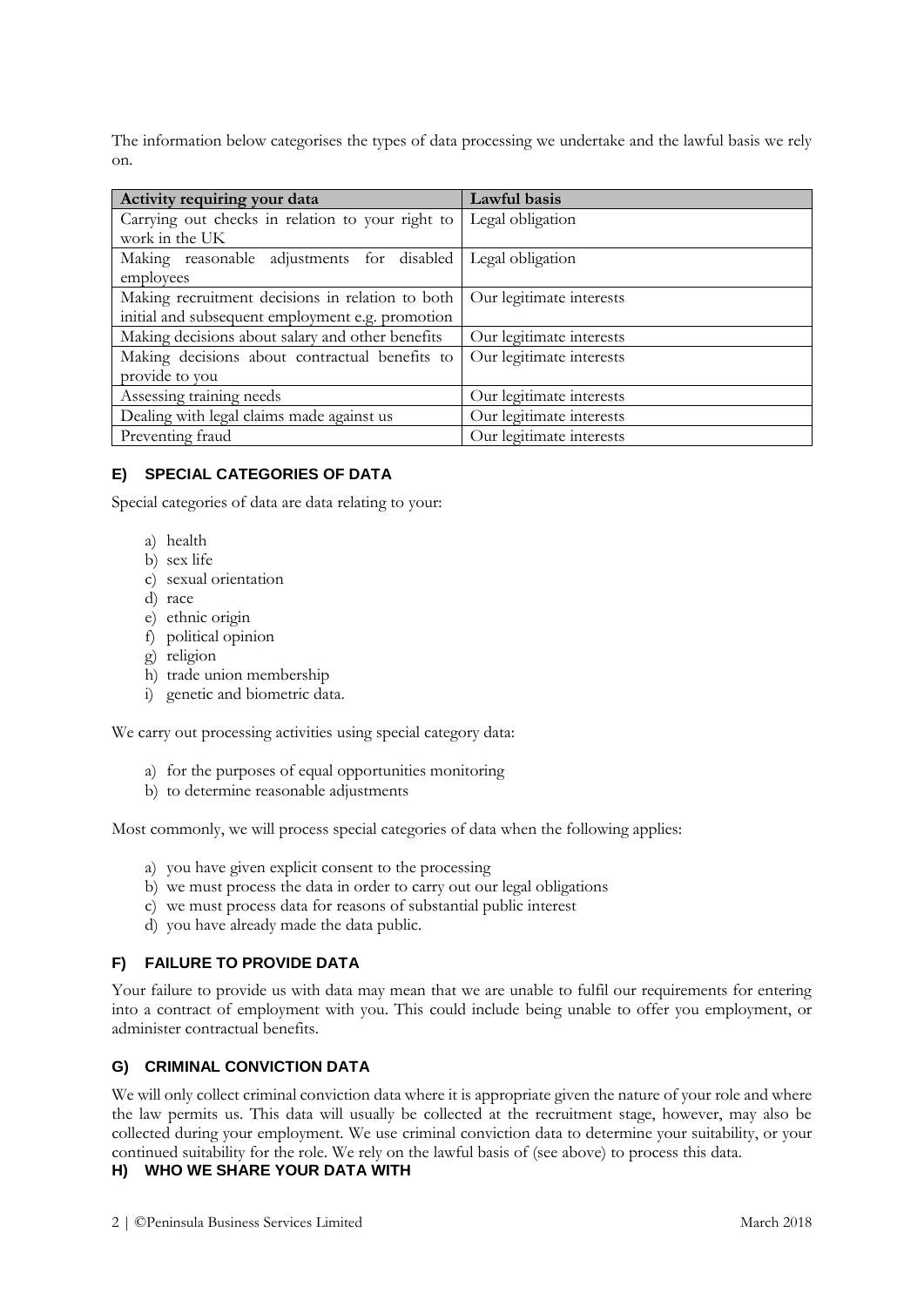Employees within our company who have responsibility for recruitment will have access to your data which is relevant to their function. All employees with such responsibility have been trained in ensuring data is processed in line with GDPR.

Data is shared with third parties for the following reasons: Background checks

We may also share your data with third parties as part of a Company sale or restructure, or for other reasons to comply with a legal obligation upon us. We have a data processing agreement in place with such third parties to ensure data is not compromised. Third parties must implement appropriate technical and organisational measures to ensure the security of your data.

We do not share your data with bodies outside of the European Economic Area.

#### **I) PROTECTING YOUR DATA**

We are aware of the requirement to ensure your data is protected against accidental loss or disclosure, destruction and abuse. We have implemented processes to guard against such.

## **J) RETENTION PERIODS**

We only keep your data for as long as we need it for, which, in relation to unsuccessful candidates, is six months to a year.

If your application is not successful and we have not sought consent or you have not provided consent upon our request to keep your data for the purpose of future suitable job vacancies, we will keep your data for six months once the recruitment exercise ends.

If we have sought your consent to keep your data on file for future job vacancies, and you have provided consent, we will keep your data for nine months once the recruitment exercise ends. At the end of this period, we will delete or destroy your data, unless you have already withdrawn your consent to our processing of your data in which case it will be deleted or destroyed upon your withdrawal of consent.

Where you have provided consent to our use of your data, you also have the right to withdraw that consent at any time. This means that we will stop processing your data and there will be no consequences of withdrawing consent.

If your application is successful, your data will be kept and transferred to the systems we administer for employees. We have a separate privacy notice for employees, which will be provided to you.

#### **K) AUTOMATED DECISION MAKING**

Automated decision making means making decision about you using no human involvement e.g. using computerised filtering equipment. No decision will be made about you solely on the basis of automated decision making (where a decision is taken about you using an electronic system without human involvement) which has a significant impact on you.

# **L) YOUR RIGHTS**

You have the following rights in relation to the personal data we hold on you:

- a) the right to be informed about the data we hold on you and what we do with it;
- b) the right of access to the data we hold on you. We operate a separate Subject Access Request policy and all such requests will be dealt with accordingly;
- c) the right for any inaccuracies in the data we hold on you, however they come to light, to be corrected. This is also known as 'rectification';
- d) the right to have data deleted in certain circumstances. This is also known as 'erasure';
- e) the right to restrict the processing of the data;
- f) the right to transfer the data we hold on you to another party. This is also known as 'portability';